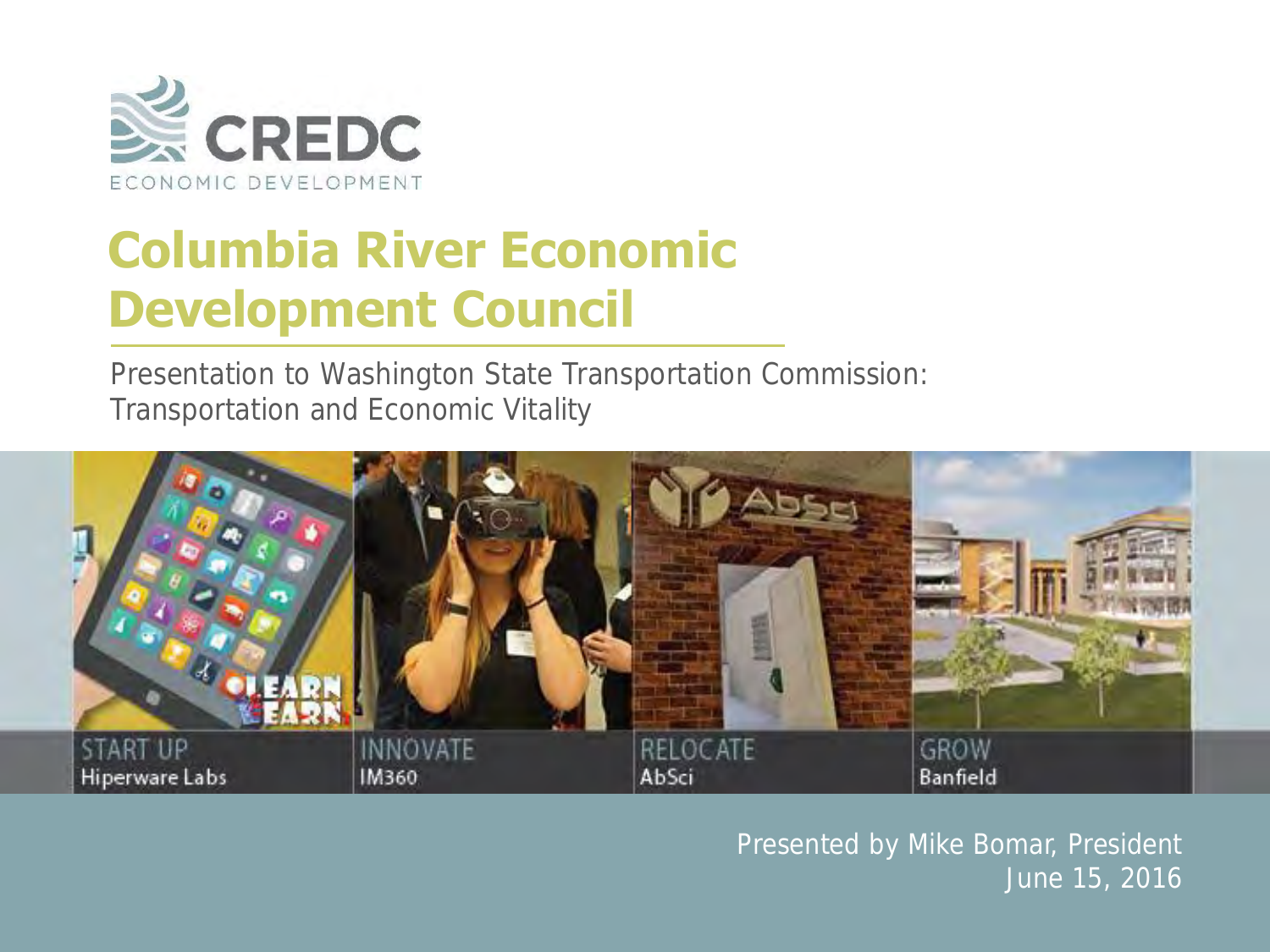

## Regional Economic Development Landscape

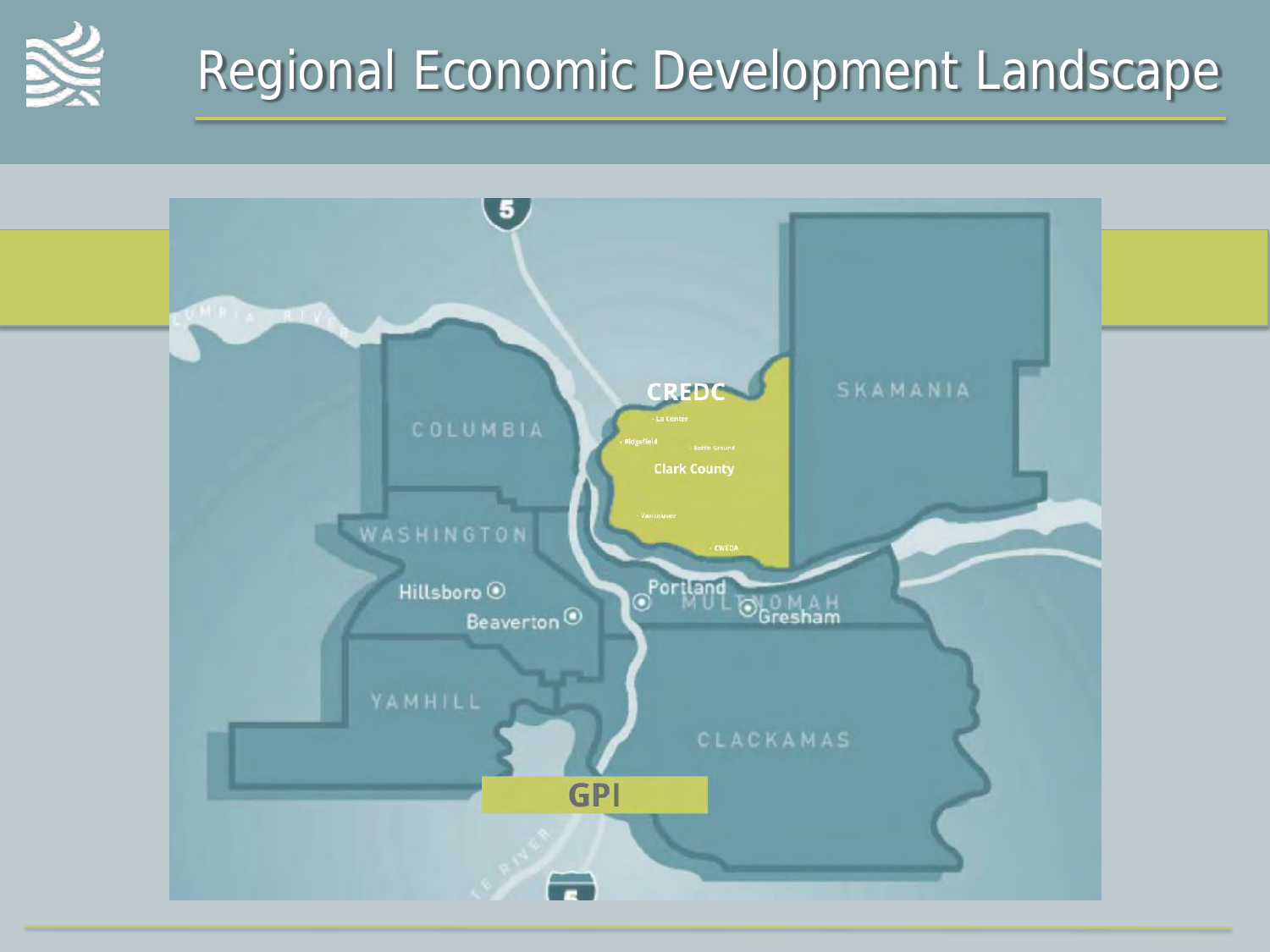

# Current Activities and Initiatives

### 2015 ACTIVITY RECAP

- Over 100 unique business visits
- **8** recruitment wins
- 21 business growth/expansion wins
	- Combined, recruitment & expansion projects will bring an estimated 650 jobs and over \$41.3 million in capital investment upon completion

### 2016 CURRENT ACTIVITY

- **5** recruitment wins YTD
	- **29** active recruitment projects
- 10 business growth/expansion wins YTD
	- **24** active business growth/expansion projects

### 2016 INITIATIVES

- Economic development plan update
- Employment land study
- STEM initiatives
- Entrepreneurship space/network/funding
- IPZ 2.0





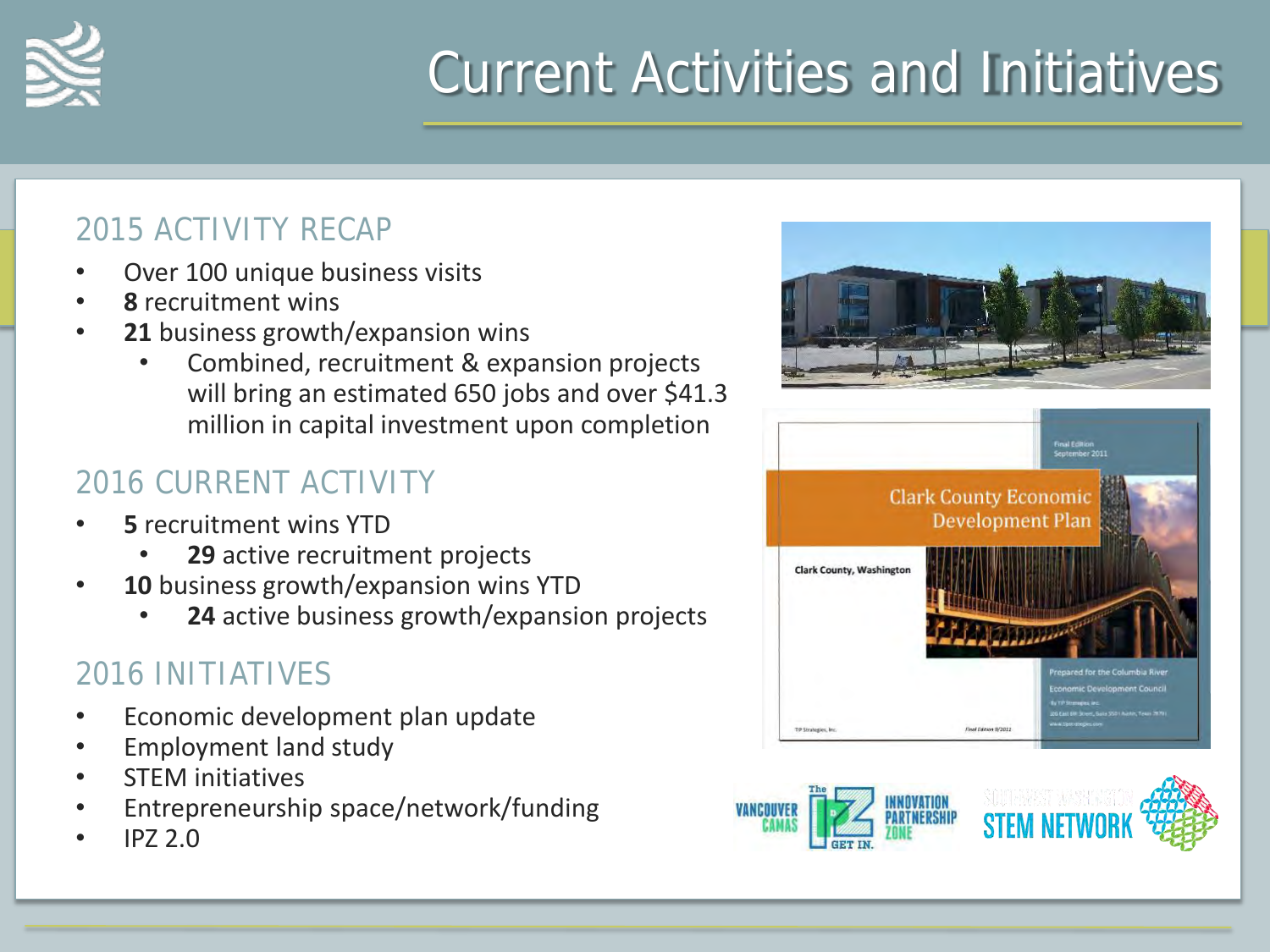

#### CLARK COUNTY ECONOMIC DEVELOPMENT PLAN:

- Technology Services
- **Technology Products**
- Wealth Management Services
- Agricultural Processing
- Healthcare Management
- Logistics & Distribution

#### GPI 2020 PLAN:

- Metal & Machinery
- Computer & Electronics
- Clean Tech
- Athletic & Outdoor
- Software & Media
- Health Sciences & Technology

#### EMERGING OPPORTUNITIES:

- Composites: Recreational Products, Natural Fiber Composites
- Life Sciences/Biotech/Digital Health





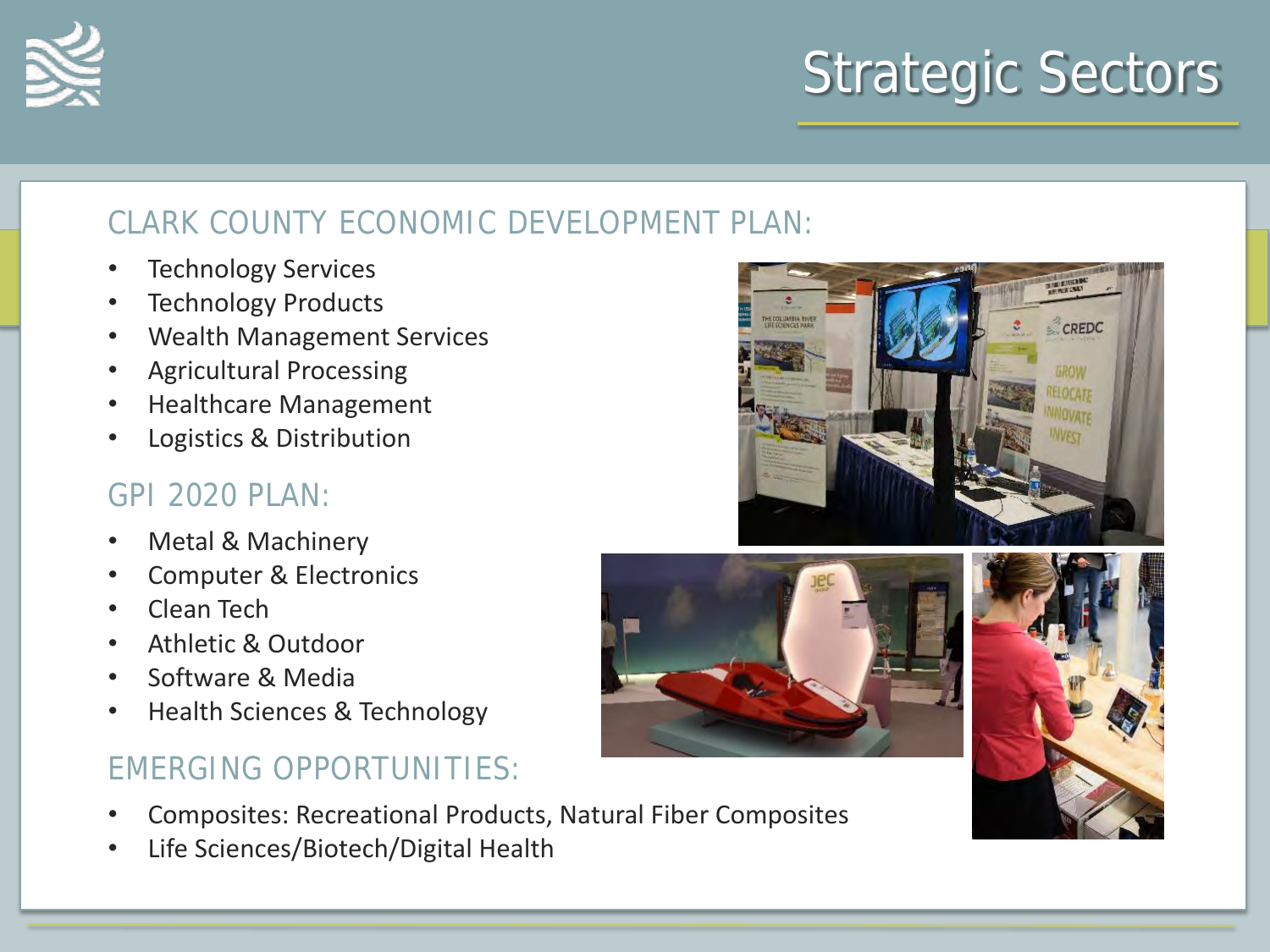

# 2016 Shared Legislative Priorities

#### 2016 INFRASTRUCTURE POLICIES:

#### *2016 Legislative Request:*

- Restore and retain funding to the Public Works Trust Fund.
- Support C-TRAN's request for additional funding for para-transit service to better meet the requirements of special needs citizens.
- Advocate for funding the remaining critical projects outlined in the Clark County Transportation Alliance 2016 Policy Statement.
	- Examples: SR 14 widening, 179<sup>th</sup> Street

#### *Ongoing Priorities:*

- Progress is needed towards addressing the known deficiencies on the I-5 Columbia River Corridor, which serves as a primary freight, commerce, and commuter route. The corridor is currently an internationally recognized chokepoint that constricts commerce flow and compromises safety, freight mobility, and economic development.
- Provide options and tools to local governments and agencies to fund infrastructure that enables economic development, such as Value Capture Financing and local incentives to encourage industrial development (CREDC/WEDA).